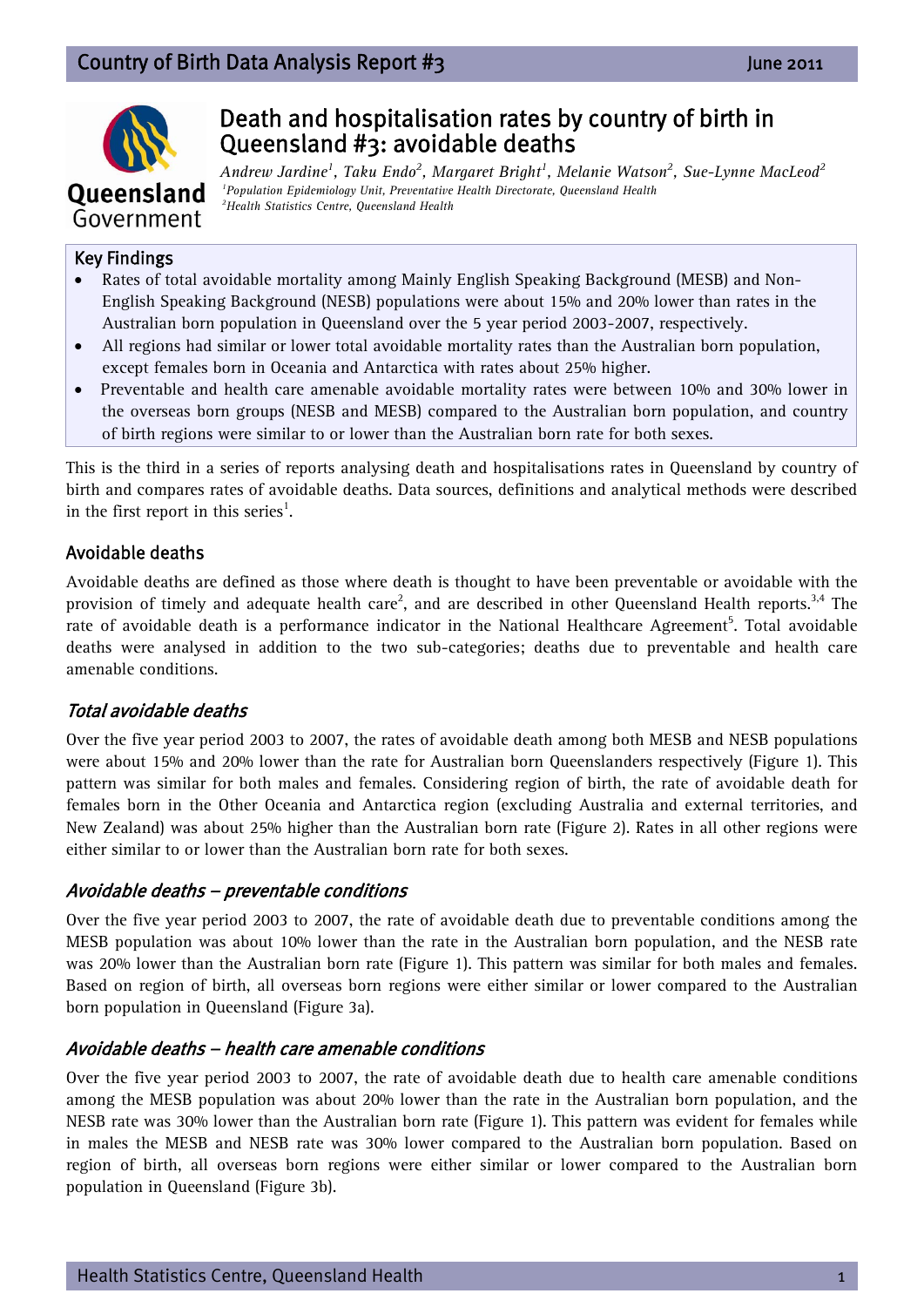

#### Figure 2. Age-standardised rates of total avoidable death by region of birth and sex, Queensland, 2003-2007

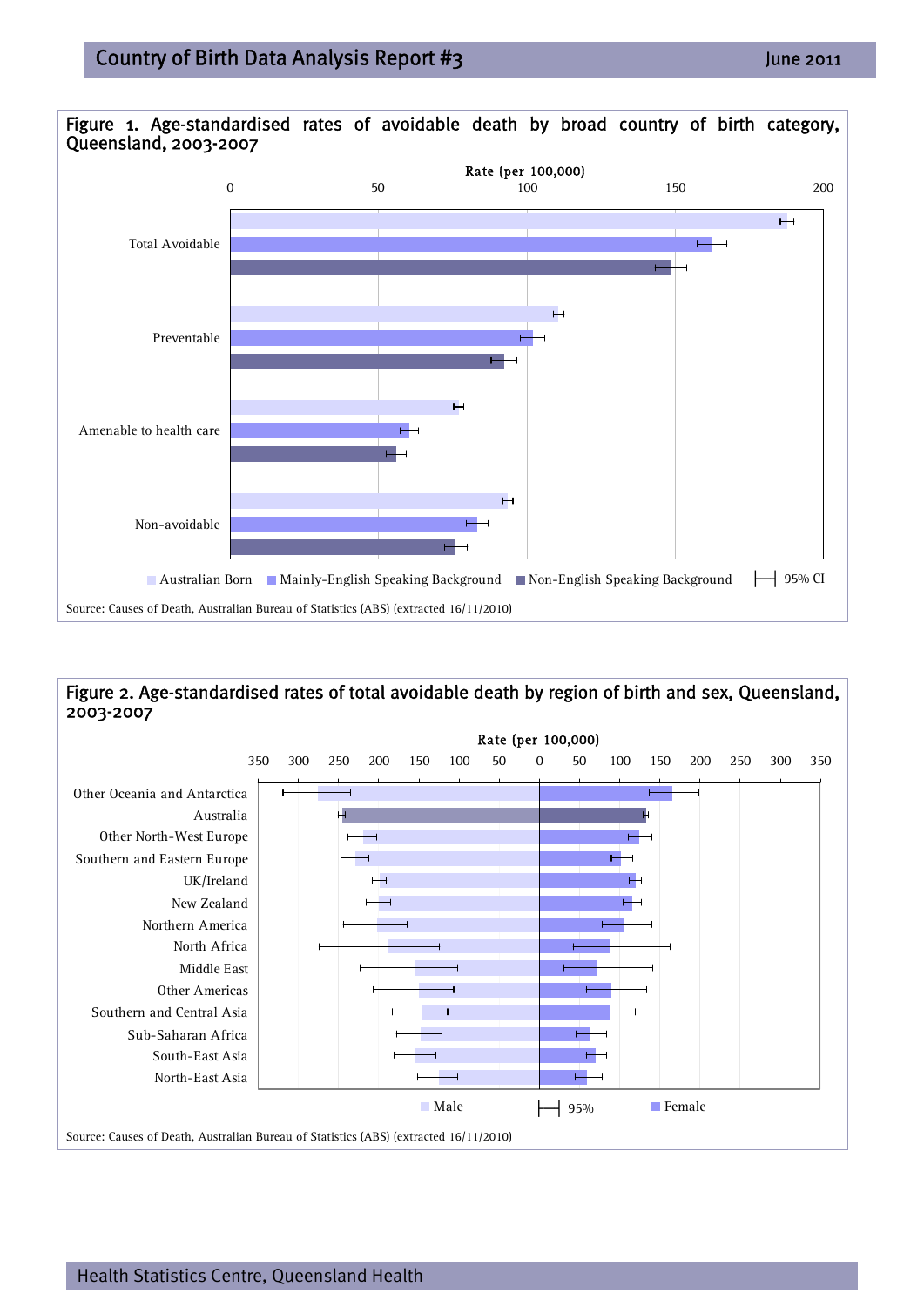Other Oceania and Antarctica Other North-West Europe

Southern and Eastern Europe

Australia

UK/Ireland

Northern America North Africa New Zealand Other Americas Middle East

Sub-Saharan Africa South-East Asia

North-East Asia

Southern and Central Asia



**Details The Male** Female **b. Health care amenable conditions**<br> **b. Health care amenable conditions** 

 $\overline{\phantom{0}}$ 



250 200 150 100 50 0 50 100 150 200 250

Rate (per 100,000)